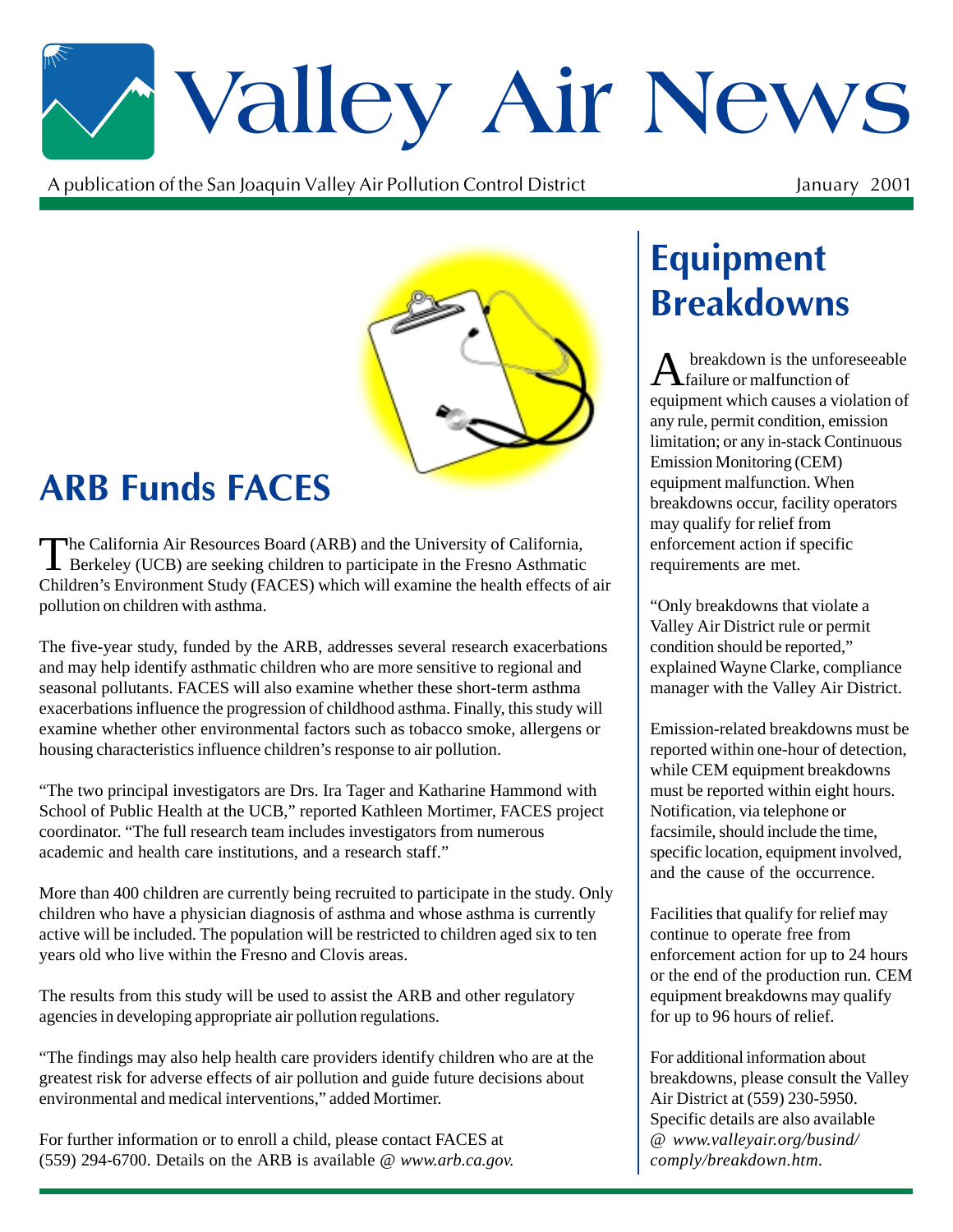### Governing Board Review

#### **The Governing Board took the following action during the December 14th Governing Board Meeting: The Board took the following action during the Governing Board**

- Approved recommendations from the Governing Board Ad Hoc Finance Subcommittee.
- Approved the creation of a Gasoline Lawn Mower Trade-In Program and appropriated \$200,000 for funding incentives for the purchase of 1,200 rechargeable electric lawn mowers.
- Adopted proposed Amendments to Rule 4653 (Adhesives).
- Approved Resolution increasing the 2000-01 District Budget in the amount of \$12,827,700 for implementation of the Governor's Traffic Congestion Relief Program and enhancement of the District's Public Education Program.
- Approved Resolution amending the 2000-01 District Budget in the amount of \$630,000 for additional State Subvention grant revenue and appropriations for recommended staffing and equipment necessary to meet mandated requirements of the grant.
- Approved the renewal of contract with ARB to maintain District owned monitoring equipment, provide laboratory analysis and to operate Kern County air monitoring stations for \$99,708.
- Approved the selection of recommended vendors for public relations and advertising agency representation for a comprehensive, multi-lingual public outreach campaign.
- Received and filed proposed Rule 3160 (Prescribed Burning Fee) and set January 18, 2001 for the Public Hearing to consider the proposed rule.
- Approved and authorized the application for Carl Moyer Memorial Air Quality Standards Attainment Program Funds.
- Approved an amendment to the REMOVE Program grant award contract with the City of Delano extending the term of the contract to December 31, 2000.

#### ■ ■ ■

**The next Governing Board meeting will be held on Thursday, January 18, 2001, at 9:00 AM** In the District's Central office in Fresno, and via video-teleconference in the Modesto and Bakersfield offices.

## **Swaney Named Northern Permit Services Manager**

The Valley Air District is pleased to announce that Jim Swaney has been promoted to the position of Northern Region<br>Permit Services Manager. Jim brings with him nine years of environmental and air quality experience. He st industry, at Sea World in San Diego, where he worked to ensure that Sea World met or exceeded all environmental media regulations, including air quality, hazardous materials and hazardous waste, fresh and salt water quality, wastewater treatment, solid waste, and recycling.

He then joined the San Diego County Air Pollution Control District as an Inspector, in order to concentrate on air quality in a regulatory agency. Next, Jim joined the Valley Air District in October 1997, as an Engineer in the Southern Region Permit Services. In June 1999, he was promoted to Senior Engineer in the Central Region Permit Services. With his varied and extensive experience, Jim brings to his new position the technical and leadership skills to continue the District's commitment to serving the public and regulated community.

#### ■ ■ ■